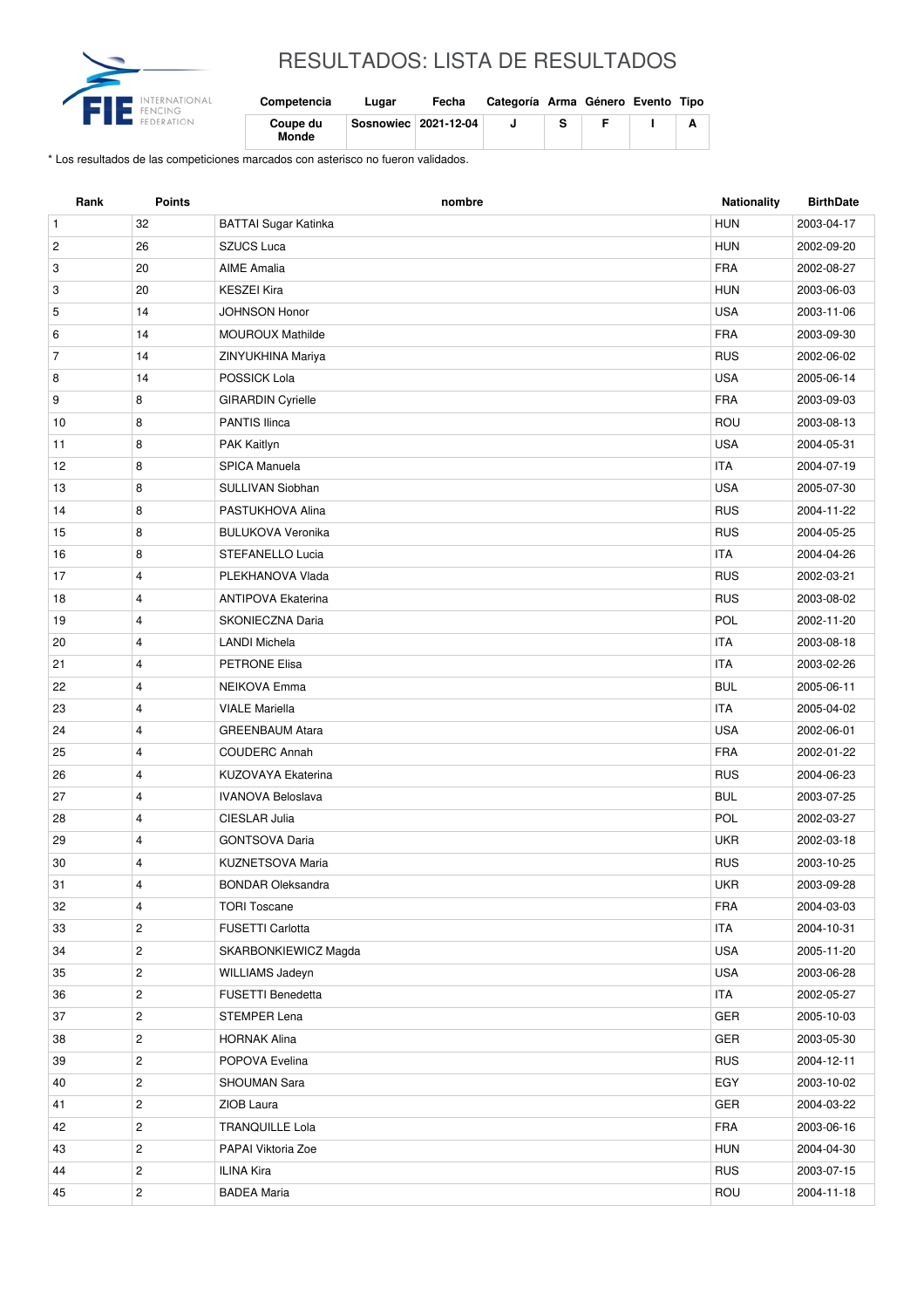| Rank | <b>Points</b>         | nombre                       | <b>Nationality</b> | <b>BirthDate</b> |
|------|-----------------------|------------------------------|--------------------|------------------|
| 45   | $\overline{c}$        | POLLI Maria Clementina       | <b>ITA</b>         | 2005-01-01       |
| 47   | $\mathbf{2}$          | <b>BEVIZ Dorottya</b>        | <b>HUN</b>         | 2002-06-23       |
| 48   | $\overline{2}$        | NAZLYMOV Tatiana             | <b>USA</b>         | 2004-09-02       |
| 49   | $\overline{2}$        | MIHAILOVA Ana                | <b>BUL</b>         | 2004-06-05       |
| 50   | $\mathbf{2}^{\prime}$ | <b>JANE Melissa</b>          | <b>GBR</b>         | 2005-10-27       |
| 51   | $\overline{2}$        | SHOMAN Jenna                 | <b>USA</b>         | 2006-01-21       |
| 52   | $\overline{2}$        | <b>WEBER Christine</b>       | <b>GER</b>         | 2003-12-14       |
| 53   | $\overline{2}$        | LU Vivian                    | <b>USA</b>         | 2003-06-15       |
| 54   | $\overline{2}$        | <b>KOROLEVA Alina</b>        | <b>RUS</b>         | 2003-02-20       |
| 55   | $\overline{2}$        | HIRSCHFELD Anastasija        | <b>GER</b>         | 2005-04-22       |
| 55   | $\overline{c}$        | MILANOVA Kristina            | <b>BUL</b>         | 2004-04-11       |
| 57   | $\mathbf{2}$          | <b>GUZZI SUSINI Federica</b> | <b>ITA</b>         | 2002-06-03       |
| 58   | $\mathbf{2}$          | KIM Zoe                      | <b>USA</b>         | 2004-05-28       |
| 59   | $\overline{2}$        | <b>SCHILLINGER YIvi</b>      | <b>GER</b>         | 2002-11-29       |
| 60   | $\overline{2}$        | <b>BENDE Barbara</b>         | <b>HUN</b>         | 2005-02-21       |
| 61   | $\mathbf{2}^{\prime}$ | <b>DUMAS Marie</b>           | <b>FRA</b>         | 2002-02-25       |
| 62   | $\overline{2}$        | ROBBINS-WILKINSON Ellen      | <b>GBR</b>         | 2002-06-19       |
| 63   | $\overline{2}$        | <b>FIDRY Maele</b>           | <b>FRA</b>         | 2003-10-17       |
| 63   | $\overline{2}$        | <b>NEUMANN Sina</b>          | <b>GER</b>         | 2004-06-19       |
| 65   | $\mathbf{1}$          | <b>IACOB</b> Emma            | ROU                | 2002-04-19       |
| 65   | $\mathbf{1}$          | NITSCHMANN Tiziana           | <b>GER</b>         | 2005-10-01       |
| 67   | $\mathbf{1}$          | <b>FENYOSI Zita</b>          | <b>HUN</b>         | 2003-04-08       |
| 68   | $\mathbf{1}$          | <b>KOVACS Zsanett</b>        | <b>HUN</b>         | 2005-08-17       |
| 69   | $\mathbf{1}$          | MALAZHAVAYA Alisiya          | <b>BLR</b>         | 2003-07-30       |
| 70   | $\mathbf{1}$          | <b>GOLOVKINA Sofia</b>       | <b>UKR</b>         | 2005-07-18       |
| 71   | $\mathbf{1}$          | KAYA Tugce Rana              | <b>TUR</b>         | 2004-06-28       |
| 71   | $\mathbf{1}$          | RIBEIRO Ilona                | <b>FRA</b>         | 2003-07-08       |
| 73   | $\mathbf{1}$          | KOZLOWSKA Aniela             | <b>POL</b>         | 2005-05-04       |
| 73   | $\mathbf{1}$          | <b>WESTWELL Amy</b>          | <b>GBR</b>         | 2004-05-26       |
| 75   | $\mathbf{1}$          | <b>TESTASECCA Ginevra</b>    | <b>ITA</b>         | 2004-07-11       |
| 76   | $\mathbf{1}$          | <b>BOGNAR Liza</b>           | <b>HUN</b>         | 2005-08-08       |
|      |                       |                              |                    |                  |
| 77   | $\mathbf{1}$          | <b>BOTEZATU Ana</b>          | ROU                | 2004-04-20       |
| 78   | $\mathbf{1}$          | <b>GUARINO Emma</b>          | <b>ITA</b>         | 2002-03-16       |
| 79   | $\mathbf{1}$          | HARTMANN Kora Jasmin         | GER                | 2004-10-27       |
| 80   | $\mathbf{1}$          | <b>WROBEL Zuzanna</b>        | POL                | 2003-04-29       |
| 81   | $\mathbf{1}$          | STRAUB Fanny                 | <b>GER</b>         | 2003-07-14       |
| 82   | $\mathbf{1}$          | <b>SERBAN Denisa</b>         | ROU                | 2004-05-02       |
| 83   | $\mathbf{1}$          | ALI Yassmin                  | EGY                | 2004-03-24       |
| 83   | $\mathbf{1}$          | <b>DEMIRKOL Damla</b>        | <b>TUR</b>         | 2006-02-02       |
| 85   | $\mathbf{1}$          | <b>MARTEL Lila</b>           | <b>FRA</b>         | 2003-02-23       |
| 85   | $\mathbf{1}$          | TULAEVA Inna                 | <b>RUS</b>         | 2003-04-16       |
| 87   | $\mathbf{1}$          | <b>TRAVKINA Taisiia</b>      | <b>RUS</b>         | 2002-12-01       |
| 88   | $\mathbf{1}$          | PIENIAZEK Zofia              | POL                | 2007-08-24       |
| 89   | 1                     | PICCOLI Alessia              | <b>ITA</b>         | 2004-12-20       |
| 89   | $\mathbf{1}$          | PILEWSKA Julia               | POL                | 2005-07-07       |
| 91   | $\mathbf{1}$          | <b>HOFMAN Karolina</b>       | POL                | 2006-10-28       |
| 92   | 1                     | PORADA Paulina               | POL                | 2004-04-25       |
| 93   | $\mathbf{1}$          | <b>WALL Evie</b>             | GBR                | 2004-07-25       |
| 94   | $\mathbf{1}$          | ERDAGLI Yagmur               | <b>TUR</b>         | 2004-07-21       |
| 95   | $\mathbf{1}$          | POLONKA Sofia                | <b>UKR</b>         | 2005-07-07       |